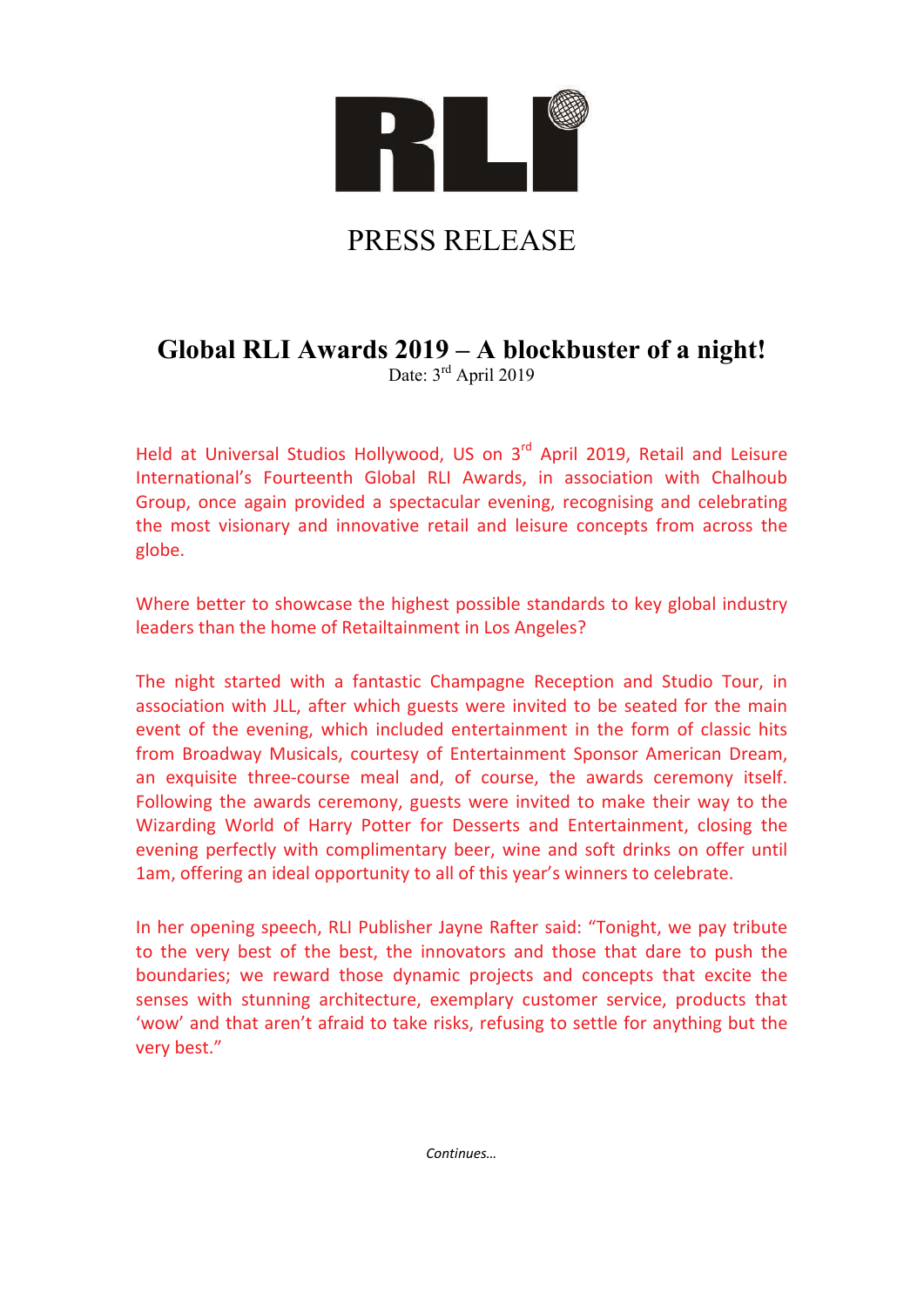#### **And the winners are…**

#### **RLI Future Project 2019**

*Presented by Chalhoub Group* Winner: Tunis Garden City, Tunis, Tunisia Highly Commended: Caselle Open Mall, Turin, Italy

#### **RLI Most Anticipated Opening 2019**

*Presented by Village Roadshow Theme Parks* Winner: Jewel Changi Airport, Changi, Singapore Highly Commended: American Dream, New Jersey, US

#### **RLI Most Innovative Retail and Entertainment Project 2019**

*Sponsored by Necsum* Winner: Mercedes Platz, Berlin, Germany Highly Commended: Love, Bleecker, New York, US

#### **RLI International Retail and Leisure Destination 2019**

*Presented by Urban Adventure* Winner: Landmark Riverside Park – Phase II: Danzishi Old Street

#### **RLI International Shopping Centre 2019**

*Sponsored by MK Illumination* Winner: Changsha IFS, Changsha, China Highly Commended: Suzhou Hong Leong City Center, Suzhou, China

#### **RLI Shopping Centre Renovation 2019**

*Presented by InoventiQ* Winner: Optimum Izmir Expansion, Izmir, Turkey Highly Commended: T.O.P This Is Our Place, Kowloon, Hong Kong

#### **RLI Unique Retail Concept US 2019**

*Presented by Grandscape* Winner: Sugarfina

#### **RLI Unique Retail Concept International 2019**

*Presented by Cushman & Wakefield* Winner: FOMO

#### **RLI Emerging Market Retailer 2019**

*Presented by American Dream* Winner: Chalhoub Group

*Continues…*